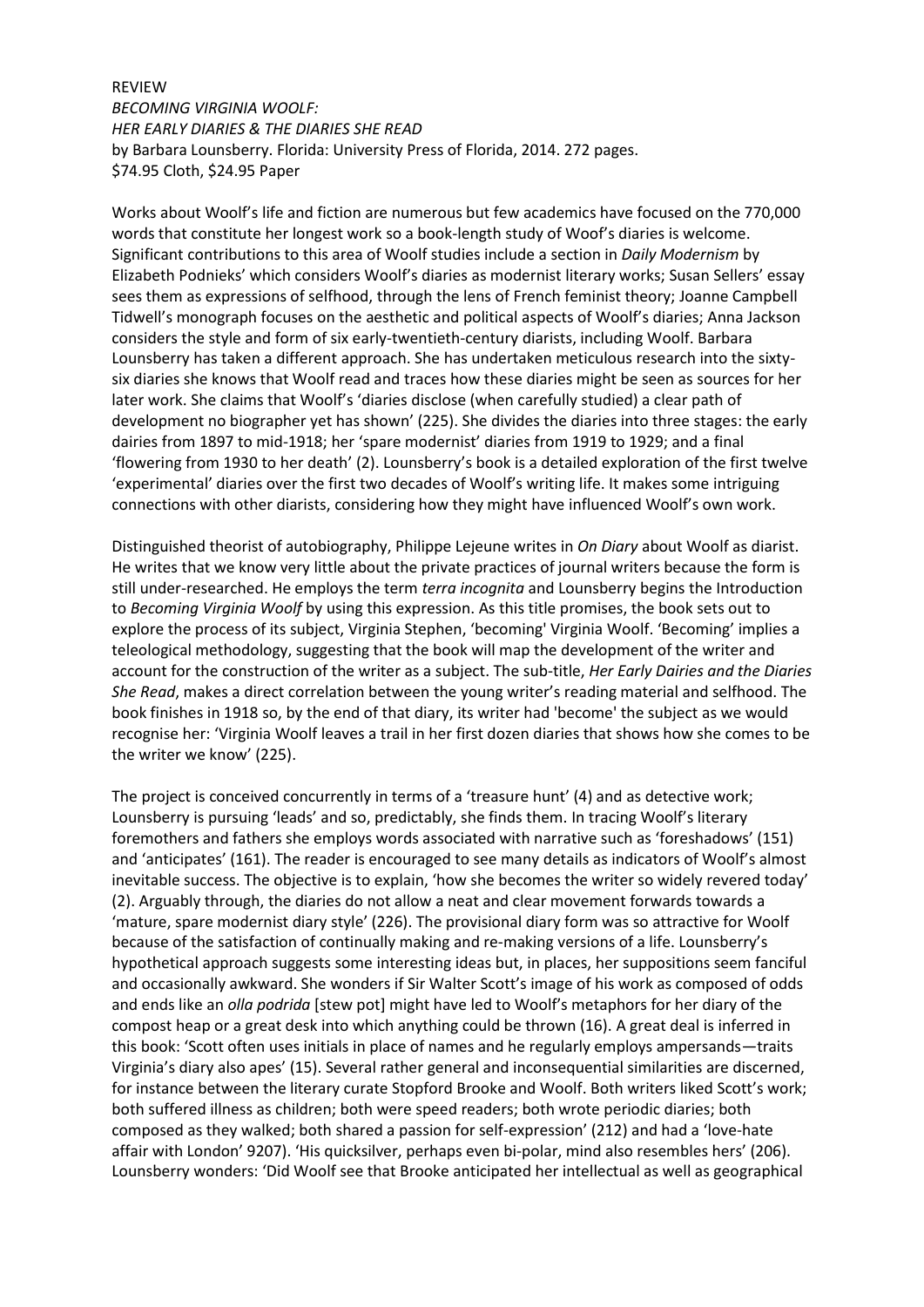moves?' (207). She makes a conjectural textual link between the two writers when she points to Brooke's: 'There's never anything lost by hanging out our colours and letting them blow in the wind' (written in 1876). These words remind her of the March 1941 Woolf diary entry: 'I will go down with my colours flying' (*D* 5: 358). The unbearable poignancy of the last entry does not seem to me to echo Brooke's words. Such comments are made rather nonchalantly, as if in passing, or as if the writer is thinking aloud. Observations such as these, though speculative, do, however, serve as testimony to the very close textual work Lounsberry has done on Woolf's work and the diaries that she read as she seeks to find and plot a trail through 'unknown territory'. But, as is often the case when plotting is involved, suppositions have to be made about things that one could never know for sure.

The book aims to trace a discernable path but the trail through the diaries is neither straight nor steady, rather it is crooked and discontinuous. The text will not obediently allow neat mapping. In tension with her wish to control her route, Lounsberry acknowledges at several points that the diaries are heterogeneous; she writes that 'the first seven diaries are extraordinarily varied' (2). She recognises the chaos of the diary form, and uses Woolf's own expression for her diary: it was a 'compost heap' (10). The delightful rich fertility of the diaries is diminished somewhat by the way Lounsberry tries to sort them stylistically or thematically. She states her objective along with the problem of organising the book quite openly on its first page: 'How to sort through and say something meaningful about such a variegated mass?' (1). As she works chronologically through the diaries there is a tendency to gloss over contradictory qualities in the attempt to find an 'evolving aesthetic' (10). She argues that Woolf sees herself as an 'outsider' in the 1903 diary; that the 1904 diary is about the development of the 'professional' writer. She notes the gap between 1909 and 1915 and proposes that in 1918 Woolf is writing herself back from illness. 1897, 1909 and 1915 are 'life' diaries; 1899, 1906-1909 are 'travel' diaries; though Lounsberry indicates that a new interest in portraits rather than places is a significant development in the 1909 pieces. 1917-19 are 'natural history' diaries; 1917 is 'collaborative'. Her final section is headed 'The Diary Coalesces' and here she suggests that, between 1915-18, these various styles 'begin finally to fuse' (226). She seems almost relieved that contradictory styles and forms may be able to be more tidily resolved.

Certain diaries are seen as key to Woolf's development as a writer and this symptomatic approach recalls clinical psychologist Katherine Dalsimer's book *Virginia Woolf: Becoming a Writer*. Lounsberry frequently returns in her book to the problem of sub-text, what may be done consciously and what may be the result of an 'unconscious need' (137). The 1909 life diary strikes her, for example, 'as an act of self-assertion and self-definition. A complex rather than simple regression occurs' (136). She identifies the country as a feminine space in apposition to the masculine locus of London. Woolf's literal travelling is read as metaphorical. She assesses the 1903 diary as 'pivotal' and in it '[t]he whole diary elides London—surely a step required' (120). Her analysis of the 1906 New Forest diary is set against Woolf's ambivalent relationship with her sister's fiancé, Clive Bell. Lounsberry says that a 'psychological reading...seems inescapable' (96). She goes on to argue that Woolf seeks the 'countryin-London' in her diaries. In 1907, rejecting traditional routes through London, on an expedition through Golders Green and Hampstead, Woolf 'defies hedge and fences' (98) preferring to be a bold, free traveller. Solitary Sussex walks by night, in 1907, 'show Woolf's further embrace of the unconscious begun in Cornwall in 1905'.

Although admitting that '[o]ne can never gauge a book's precise impact on its readers' (15), hypothetical expressions are numerous here: 'might explain'; 'might have recalled'; 'could'; 'perhaps'; 'likely'; 'One cannot say for certain' (32); '[h]e may have planted in her mind' (39); 'may have caught Woolf's fancy and lodged in her mind' (150); 'they might have refreshed and fortified her' (152). Very often rhetorical questions are use to introduce a tentative interpretation: 'One wonders if...' (*passim*); '[c]ould this be the genesis of Mistress Joan Martyn? (91); Rosamond Merridew 'might be read as Virginia's projection of herself in 1906 of herself in middle age' (92); 'surely it is noteworthy that...' (124). Lounsberry uses the distancing device of the first person plural: